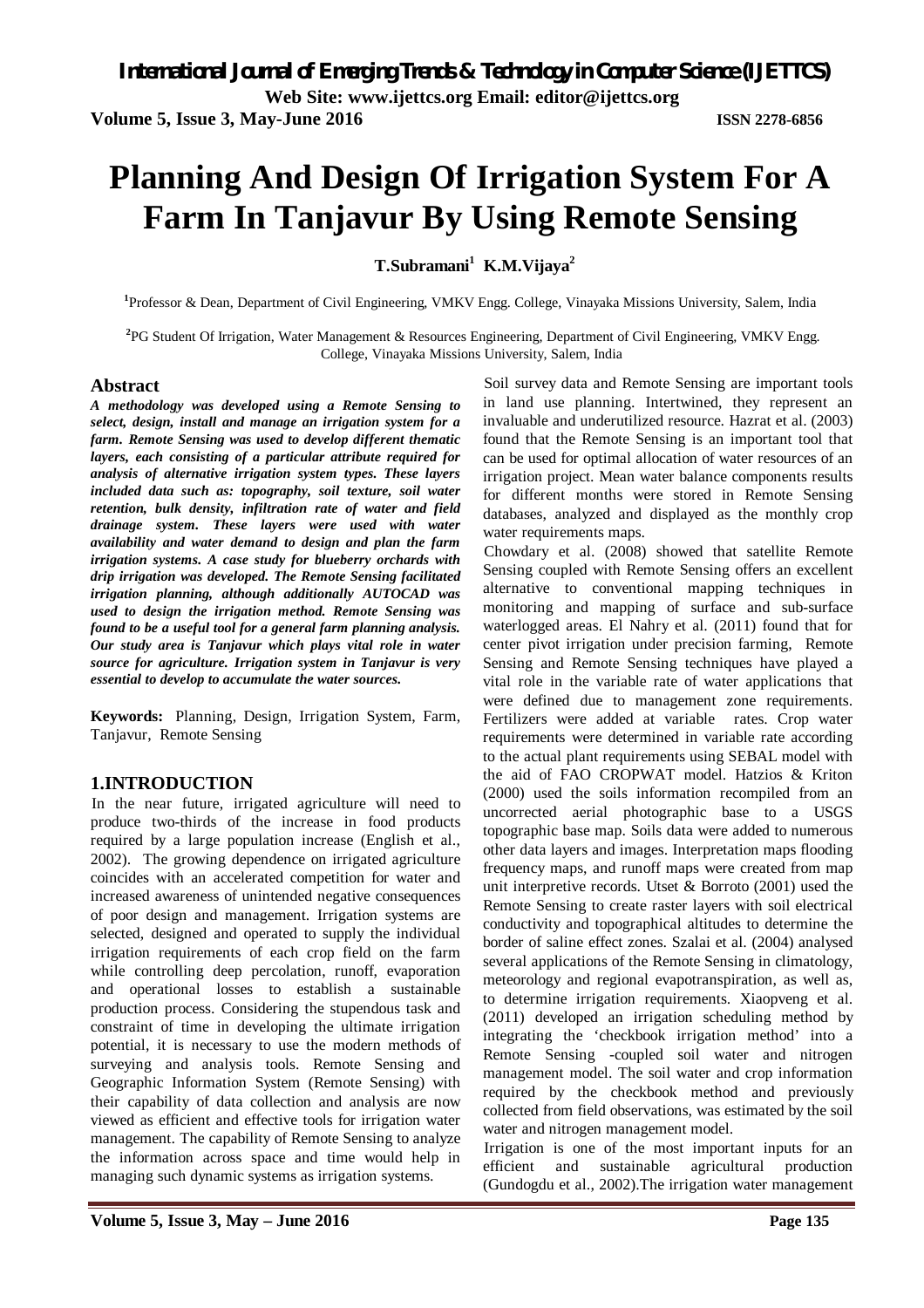has key role in increasing food grain production with less water as well as to meet the ever increasing demand of other water uses. Management of irrigation system reduces water demand, saving water for other uses and further helps in improving agriculture productivity. Irrigation management is one of the major challenges for the irrigation professionals and managers because it involves multi tasks, multi stakeholders with varying goals. An efficient water management allows optimization of available water, an effective control on the quality of agricultural products and further helps in reduction of the adverse environmental impacts of irrigation.

With the rapid advances in computer technology, water agencies and researchers around the world are investing extensive effort to develop generalized computer models/tools for simulating irrigation management. Although, the development of software for improved management of irrigation systems has been moving very slowly as compared to other sectors, in past a number of simulation models, irrigation scheduling models and decision supporting system to support irrigation management were developed (Fortes et al., 2005; Todorovic and Steduto, 2003; Heinemann et al., 2002). Computer based systems and tools help the decision maker to manage irrigation system quickly and efficiently. Few computer-based tools/system have become popular among the irrigation experts and authority. These tools are effectively applied in the past for irrigation management. This paper encompasses review of irrigation management tool/systems developed in the past to answer irrigation water management questioning. This paper includes the importance of Remote Sensing and its integration with the irrigation management tools/system for improved irrigation management. Further, a brief review on customization of Remote Sensing along with needs and potential of development of Remote Sensing based tool for better irrigation management is discussed.

Geographic Information Systems has been used to improve the irrigation water management (Calera et al., 1999; Todorovic & Steduto, 2003; Satti & Jacobs, 2004; and Singh et al., 2006) and for irrigation scheduling have built a database program for enhancing irrigation district management to manage detailed information about district water management and to promote better on-farm irrigation practices.

Remote Sensing has the capability to manage many layers, integrate and analyze spatial data from different sources, with diverse formats, structures, projections and helps in spatial modeling (Goodchild, 1992). Remote Sensing is capable to import the most common data formats both for raster and vector maps. The basic functions of Remote Sensing are data collection and capturing; data storing, processing and analysis; store, quarry and analyze data; production of data; display data; produce output from the information in it. Remote Sensing is a collectively broad term that contains a number of technologies, processes,

and methods. It is attached to many operations and has wider applications related to engineering, planning, management, transport/loRemote Sensingtics, insurance, telecommunications, and business.

### **1.1 The Application Of Remote Sensing**

Has become popular in water resources management due to its dynamic process to incorporate data and display results. REMOTE SENSING techniques are more time and cost efficient than the conventional field techniques and can be used to formulate a management plan much more efficiently and link land cover data to topographic data and to other information concerning processes and properties related to geographic location.

Information about a farm is needed to plan and implement an optimized farm practice that leads to effective and efficient water use. This information must be based on detailed spatial and temporal data. Amongst the most relevant are soil properties, topography, crops, water supply and weather (historical and real-time).

Good planning is essential for successful irrigation, including: 1) The selection of an irrigation system that provides the best practical and economical irrigation system alternative, 2) the design and installation of a system according to standards and accepted engineering practice and 3) system management that ensures a correct and timely application of water that is based on crop requirements and avoids unnecessary water use ( Holzapfel et al., 1985a ).

Furthermore, to increase production efficiency and to diminish environmental impacts, agricultural problemsolving should incorporate technologies that can improve the quality and timeliness of data.

## **1.2 Remote Sensing**

The Remote Sensing has not been used in selection, design and management of surface and pressurized irrigation systems. For these reasons, the objective of the present study was to develop a Remote Sensing -supported irrigation design and planning methodologies at the farm level and to apply it in a case study.

The specific objectives were to: 1) evaluate Remote Sensing as a tool for farm-level irrigation system design and planning, 2) analyze the spatial variability of the parameters that affect design and management of irrigation systems, 3) develop a procedure for optimal design of irrigation systems taking into account spatial variability, and 4) develop a support for a water distribution system planning.

In the past, most of the studies consider the watershed management that consists of water resources planning for entire river basin/catchment/sub-catchment scale. The challenge on watershed management at macro/micro level is to make reliable assessment of water demand and availability with the given data. The major gap in the evolving watershed management concept at macro or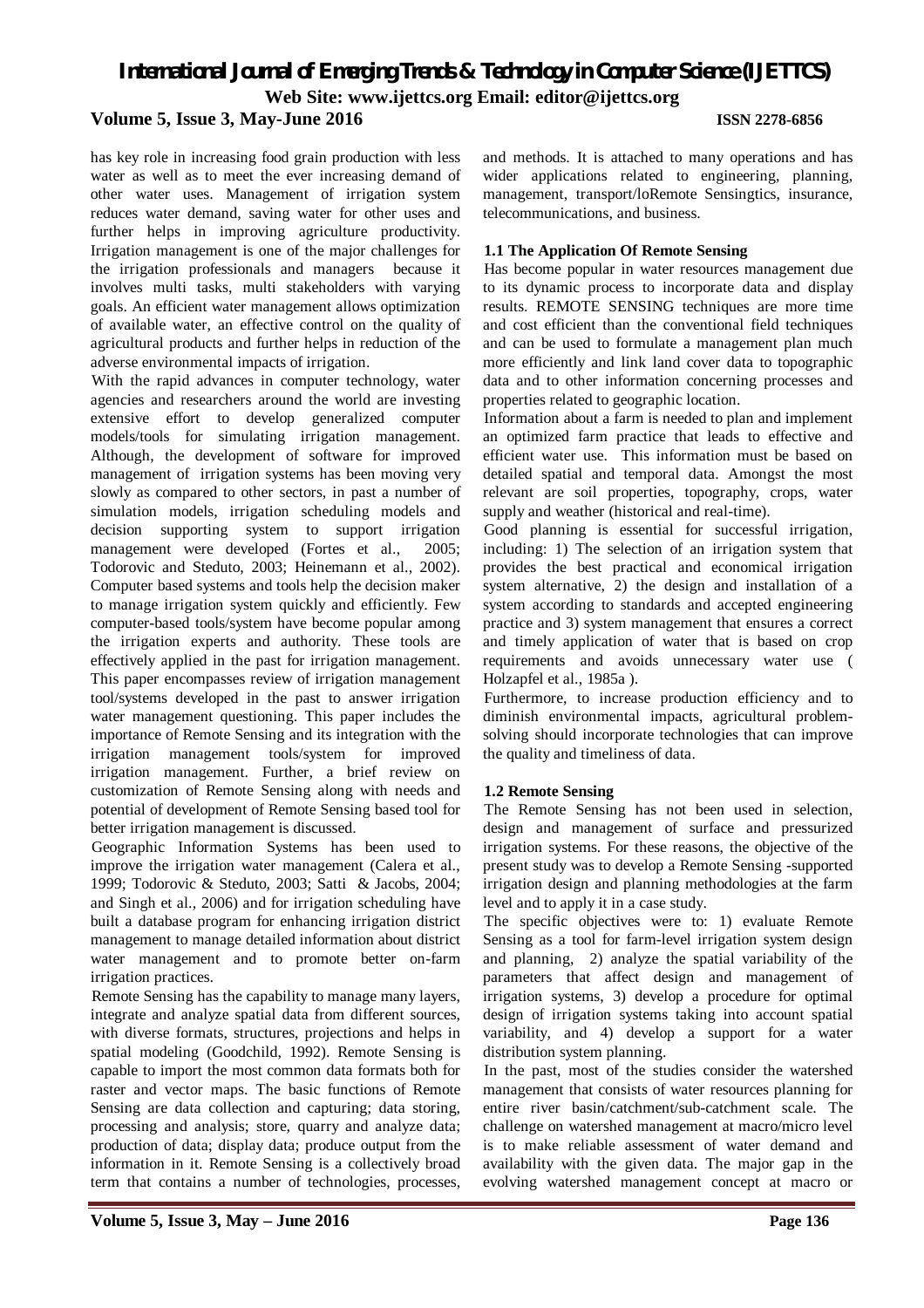micro level is due to very limited distribution and exchange of information and datasets caused by different norms, policies, institutional and organizational factors. Hence, it was found that, for studying the detailed aspects of soil and water management as well as to implement hydrological modeling techniques with adequate datasets, it is necessary to understand watershed management at micro level for decentralized planning. Also, land irrigability and capability classification for micro level watershed planning are needed so that the farmer can use better parcels for intensive cultivation with proper conservation measures and soil improving practices.

Technologies are available to solve many watershed problems (irrigation scheduling, water release cycles in canal command area, etc.). However, methods are further needed to effectively demonstrate the benefits of instituting environmentally sound watershed management programmes. Technologies need to be demonstrated in an effective way for easy accomplishment of planes and implementations by the users. These tools and techniques also need to be cost effective. Besides, the physically based hydrological models are very complex and have lots of input parameters and, as previously explained, the major problem is being related to availability of adequate database. Hence, viable methodology must be prevailed over to serve the novice user. It was found that technologies alone are not producing the expected results to facilitate sustainable development and natural resource management. It is vital to carry out further studies, research and analysis on the concepts and approaches of watershed management. Studies are required on what has been accomplished with existing ones and how these can be made even better.

Remote Sensing is a collection of computer hardware and software, data and skilled personnel for managing and analyzing geographic data (Maguire et al., 1991). In Remote Sensing data is represented in the form of points, lines, polygons or pixels. Rather than just a map, in which colours and symbols represent geographical features, the user can interact to varying levels with a Remote Sensing. At present, Remote Sensing technology is widely applied in several fields such as natural resource management, agriculture management, commercial, urban and regional management to address complex and multidisciplinary planning and management problems at regional and global scales.

Remote Sensing has gained widespread acceptance as an important versatile tool because of its ability to carry out complex spatial operations and capability to link spatial and non spatial data Remote Sensing has the capability to manage many layers, integrate and analyze spatial data from different sources, with diverse formats, structures, projections and helps in spatial modeling (Goodchild, 1992). Remote Sensing is capable to import the most common data formats both for raster and vector maps. The basic functions of Remote Sensing are data collection and

capturing; data storing, processing and analysis; store, quarry and analyze data; production of data; display data; produce output from the information in it. Remote Sensing is a collectively broad term that contains a number of technologies, processes, and methods. It is attached to many operations and has wider applications related to engineering, planning, management, transport Remote Sensingtics, insurance, telecommunications, and business.

### **1.3 Remote Sensing In Irrigation Management**

REMOTE SENSING is a familiar and popular tool for management and decision making in water resources for agricultural and conservation purposes. A spatial approach such REMOTE SENSING is particularly appropriate for the handling the spatial data in irrigation management. Remote Sensing technology such as ARC/INFO software was efficiently and effectively used in many water resources planning and management worldwide. It can help to establish agricultural water rights, support the application for drilling permits for irrigation purposes, and track water rights information. It can also be used to evaluate the loss of water from soil drainage and unlined canals, as well as help determine the suitability, cost-effectiveness, and prioritization of canal projects in planning stages. Use of Remote Sensing especially for analysing spatial water and irrigation requirements with their large volumes of spatially and temporally distributed data is widely adopted. The REMOTE SENSING capability to integrate spatial data, integrating Remote Sensing data and handling large volume of data has been popular among the irrigation experts. The integration and use of georeferenced data in irrigation management certainly requires the use of Remote Sensing technologies. Remote Sensing offer a spatial representation of irrigation systems.

Remote Sensing has capabilities to integrate database, statistics, Remote Sensing, maps with advance graphics for visualization and analysis. Spatial database of soil, rainfall, geology, land use, transportation, topography, demography and socioeconomic can be implemented for better decisions in irrigation planning and management. With its powerful capacity for management and analysis of spatial data, Remote Sensing has becomes an important tool in irrigation management (Lin et al., 2004). Over the last decade, rapid advance in computer hardware and software, combined with the development with extensive digital database, have encouraged the application of REMOTE SENSING in irrigation management. A REMOTE SENSING technique allows modeling of water demand with different scenario for soil, crop, weather and irrigation data. A REMOTE SENSING-based decision support system for real-time estimation of water demands in delivery systems was developed by Rao et al. (2004) and applied in Sone Irrigation Project, Bihar, India. Ray and Dadhwal (2001) used Remote Sensing and REMOTE SENSING for estimation of the crop evapotranspiration of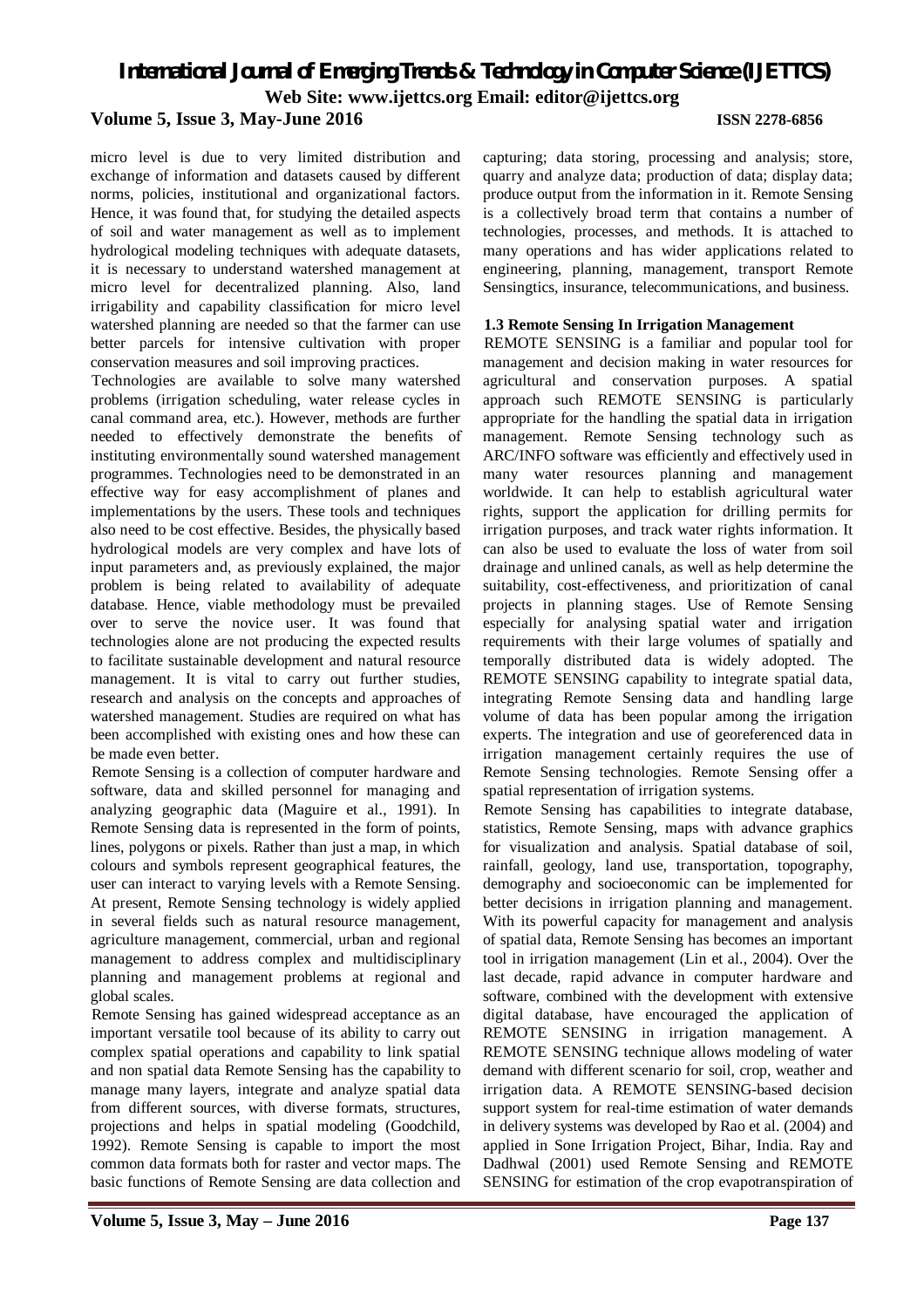**Volume 5, Issue 3, May-June 2016 ISSN 2278-6856** command area of Mahi Right Bank Canal (MRBC)

command in Gujarat, India. Spatial estimation of regional crop evapotranspiration was described by Hashimi et al. (1995) for the study area of Poudre Basin in Colorado. A Remote Sensing application to improve irrigation planning in Yemen was illustrated by Muthanna and Amin (2003). Martin (1996) used Remote Sensing for scheduling in irrigation districts to help in decision process on irrigation scheduling with an interactive, graphic interface. Most REMOTE SENSING-applications are separated from main management systems and usually require manual data export to produce map reports.

In past, many research studies have been carried out for estimation of irrigation water requirement, mostly focused on finding water requirements for different climate, soil and crop scenario. For the irrigation scheduling and modeling as farm level, large number of tools, models and decision support systems are available. Although these tools help in improvement in irrigation management in specific aspects, large number of models raise doubt about their general validity (Lozano and Mateos, 2008). Most of these available tools are limited to computation of crop water requirements, simulate soil water balance, estimate the irrigation schedule and evaluate the existing irrigation scheduling on field level. These type of Irrigation scheduling tools and models are particularly useful at farm level to support farmers and irrigation advisory services (Ortega et al., 2005). Main focus of these models was to simulate irrigation scheduling with alternate irrigation schedule at different crop stage and to simulate with different water availability. Few tools have been integrated with REMOTE SENSING for estimation of irrigation requirement to extend the work from farm scale to region level along with better irrigation management capabilities. Some of the models are integrated with Remote Sensing which expand its analysis from farm scale to region scale, enabling water resource planning and environmental studies. Some of the tools/system developed in recent years indicating aims and features are summarized and presented.

## **1.4 Remote Sensing With Gis Irrigation Management**

Recent advances in Remote Sensing technology offers potential improvement in various disciplines along with water resources management through important water resourcerelated information. This information is potentially useful in leRemote Sensinglation, planning, water allocation, performance assessment, impact assessment, research, and in health and environmentrelated fields (Bastiaanssen and Bos, 1999). REMOTE SENSING and Remote sense data have many similar attribute are concerned with the digital representation of geographic phenomena and often both employ the same spatial analytical techniques to manipulate the data. The remotely sense data in conjunction with other traditional data provides valuable information on topography, land use/cover, geological feature useful in irrigation planning and management. The space and time based earth observation in Remote Sensing provides unique opportunity in handling spatial and temporal irrigation data for better irrigation management.

Remotely sense data can be used by two ways regarding irrigation management, first accessing land cover in different cover and other is through estimation of water requirement parameters. When we deal with relatively large area/surface, Remote Sensing is more useful and there is always large area when dealing with irrigation management. Remote Sensing could be important future technology for better irrigation water management. Remote Sensing data to determine actual evapotranspiration and crop water stress for managing irrigation systems was started during the eighties (Bastiaanssen and Bos, 1999).

Remote Sensing has been able to provide information with varying degrees of success and accuracy on; irrigated area, crop type, biomass development, crop yield, crop water requirements, crop evapo-transpiration, performance diagnosis, salinity and water logging (Choudhury et al., 1994; Bastiaanssen and Makin, 2000). Available remotely sensed data remain underutilized by practicing water resource managers although Remote Sensing has several advantages which can be complementary to field measurements. Spatially distributed information on soil water availability of crops can contribute to enhance the statistics on water availability in space and time.

The spatial and Remote Sensing technique can be used to develop thematic maps of irrigation requirements to be used by decision-makers to define the maximum allowable irrigation withdrawals for a region (Heinemann et al., 2002). Ray and Dadhwal (2000) used Remote Sensing and Remote Sensing for estimating seasonal crop evapotranspiration. The methodology can be used for estimating weekly evapotranspiration and a real-time irrigation scheduling. The integration of RS data and Remote Sensing tools can be used to compute performance indices (Ray et al., 2002). The regular computation and monitoring of performance indicators could provide irrigation managers with the means for managing efficiently the irrigation system. Bastiaanssen and Bos, (1999) as described in his paper quantified irrigation performance indicators based on remotely sense data in cost effective manner. He suggested irrigation experts to use Remote Sensing techniques in evaluation of irrigation performance indicators for better irrigation management.

Benchmarking (BM), using a set of defined indicators to determine the performance of various components of irrigation system is very important to evaluate the irrigation performance and the applied management for the irrigation project. Suresh et al. (2012) used various components of irrigation systems namely Irrigation Infrastructure (IIS), Agricultural System (AS) and Water Delivery Dynamics (WDD) as performance evaluation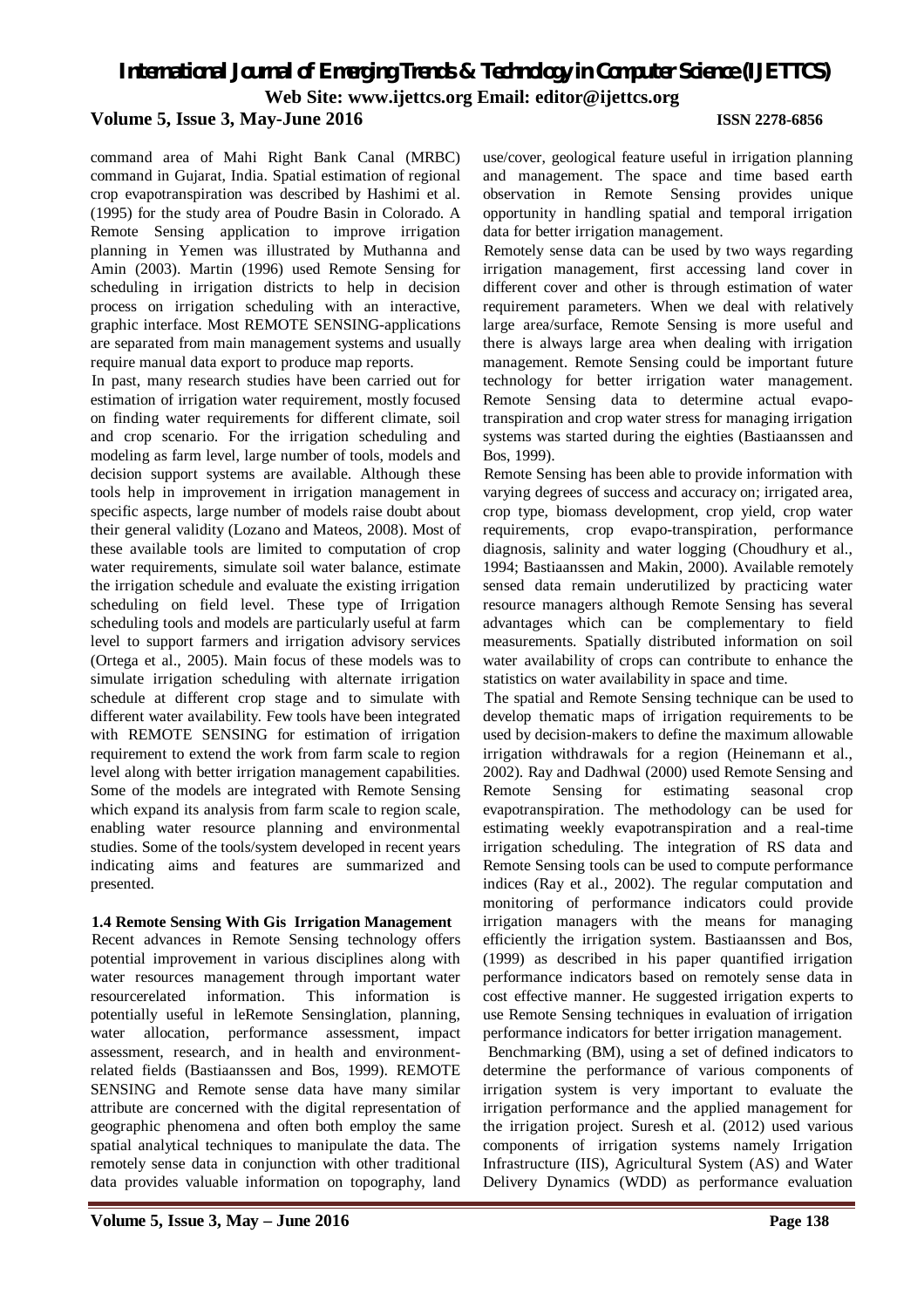indicators for benchmarking study of the Nagarajuna Sagar Left bank Canal (NSLC) using geospatial approach. Remote Sensing techniques can provide benchmark dataset of cropping, water distribution, baseline data and other data for comparing among the fields to evaluate the performance of irrigation or other management input. Geospatial approach for benchmarking of irrigation systems could be useful to evaluate the performance of irrigation through different performance indicators and compare the performance indicators within the command to identify the problem for better management (Suresh et al., 2012). The geospatial approach for Benchmark study in irrigation management enables the improvements in data collection methods over time consuming conventional field survey of large area providing alternative mechanism, diagnostic analysis, spatio-temporal visualization of BM indicators. Thus, the use of satellite data combining with field data on water deliveries could be an alternative to the conventional nonspatial approaches for BM Study useful for decision support for better management of irrigation projects and further better water resources planning and management. The benchmarking study can be very useful to diagnose how performance is varying along the space and facilitate quick diagnostic analysis of the problem for improved irrigation management.

#### **1.5 Future Tool For Irrigation Water System**

When dealing with spatial and temporal irrigation data, the tools without Remote Sensing support have major limitation that they cannot give output in the form of maps which are found to be very useful to visualize and understand by the farmers and irrigation experts. Tool, such as CROPWAT, ISAREG can provide wide range of facilities to carry out standard calculation for design and management of irrigation schemes, do not give input and output maps for use of the regional scale and basin scale. Remote Sensingsince many years, has been focused on analyzing remot,ely sensed data and only few tools have been developed in relation with irrigation management. With advances in sophisticated Remote Sensing tool and accurate methodology developed by irrigation requirements, experts are looking for new tool where visual maps, database and decision support system is available in single platform. Integration of remotely sense data is equally important to handle temporal irrigation data in irrigation management. In spite of development of few irrigation tools, both Remote Sensing based and no integration with Remote Sensing are not popular among farmers and irrigation experts because of complexity involved in many parameter and temporal data. The main limitation of these models is that they do not simulate in real time basis and are not user friendly. There is still need of work on development of irrigation management tool to fulfill the demand of irrigation experts and farmers which can give answer on spatial water requirements and

water surplus/deficit of the command area.There is an easy way to develop to fulfill the gap of irrigation management tool inside ArcRemote Sensing using Integrated Development Environment. All spatial and non spatial irrigation data can be stored, analyzed and visualized using ArcRemote Sensing and these data can be customized using Integrated Development Environment to present all needed spatial water demand maps, irrigation map and water surplus/deficit maps. By using ArcRemote Sensing and the python language and ArcObjects for customization of Remote Sensing applications new tools for modeling of irrigation water requirements spatially and identifying corresponding water deficit/surplus can be designed. The tool may be used by irrigation authority and irrigation management consortia to analyze the water requirements and to take decision quickly and easier way. Automated weather stations, advance Remote Sensing technology, web technology to spread information, and sophisticated computer applications can further be combined to develop an effective tool for irrigation management. The next generation of irrigation management software will need to address the spatial and temporal data with automation. Further, the tool should be user friendly, efficient, automated and should address multitask associated with irrigation management. But the software to do that is inherently complex, and development of such software is beyond the resources of most individual states or agencies.

## **2. ABOUT THE STUDY AREA**

Thanjavur is located at 10.8°N 79.15°E The tributaries of river Cauvery, namely, the Grand Anaicut canal (Pudhaaru), Vadavaaru and Vennaaru rivers flow through the city. Thanjavur is situated in the Cauvery delta, at a distance of 314 km (195 mi) south-west of Chennai and 56 km (35 mi) east of Tiruchirappalli. While the plains immediately adjoining the Cauvery river have been under cultivation from time immemorial, most of Thanjavur city and the surrounding areas lie in the "New Delta" - a dry, barren upland tract which has been brought under irrigation during the early 19th century. To the south of Thanjavur city, is the Vallam table land, a small plateau insterspersed at regular intervals by ridges of sandstone. The nearest seaport is Nagapattinam which is 84 km east of Thanjavur. The nearest airport is Tiruchirapalli International Airport, located at a distance of 56 km. The city has an elevation of 57 m above mean sea level. The total area of the city is  $36.33 \text{ km}^2$ Thanjavur, formerly Tanjore is a city in the south

Indian state of Tamil Nadu. Thanjavur is an important center of South Indian religion, art, and architecture. Most of the Great Living Chola Temples, which are UNESCO World Heritage Monuments, are located in and around Thanjavur. The foremost among these, the Brihadeeswara Temple, is located in the centre of the city. Thanjavur is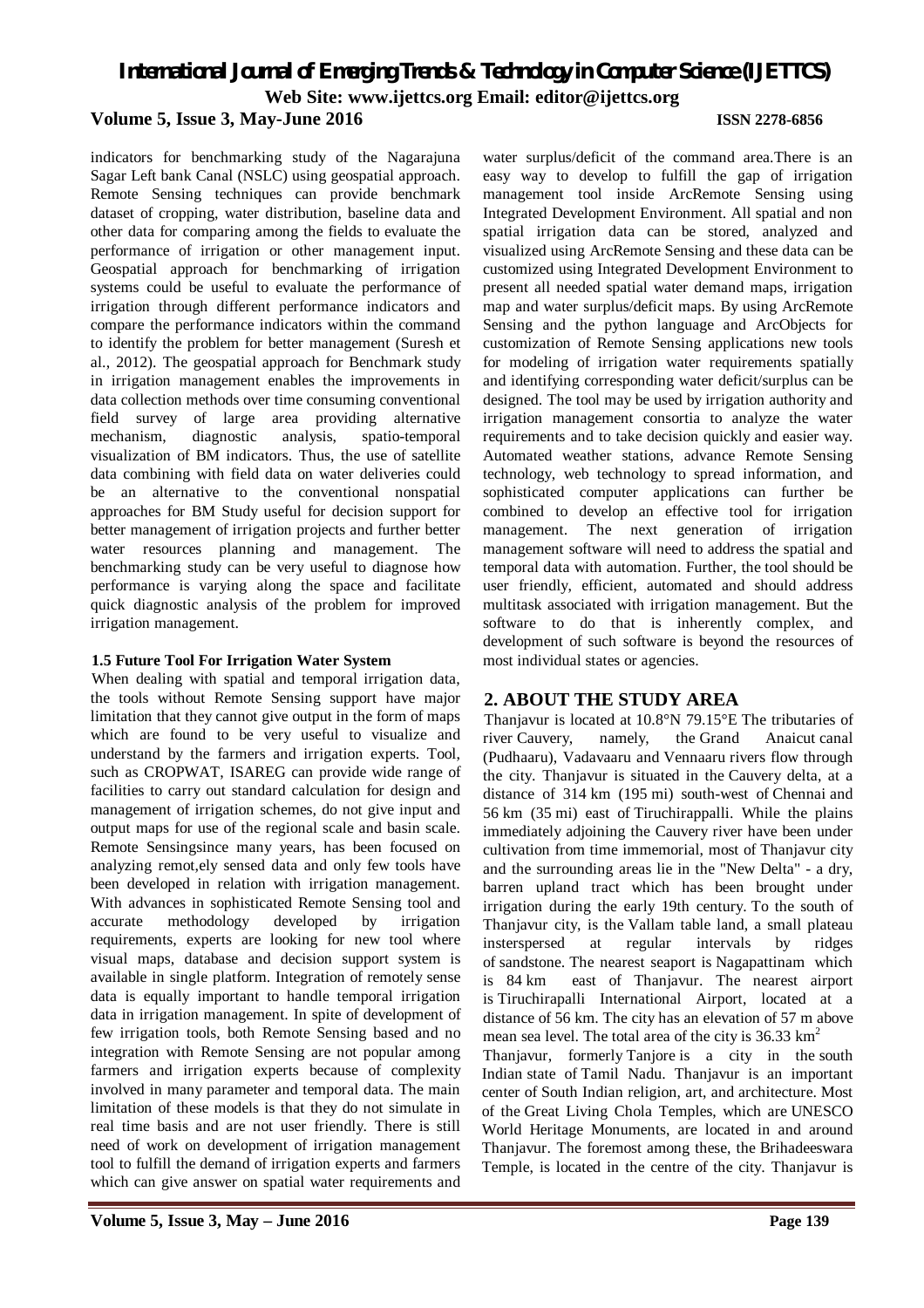also home to Tanjore painting, a painting style unique to the region.

Thanjavur is the headquarters of the Thanjavur District. The city is an important agricultural centre located in the Cauvery Deltaand is known as the "Rice bowl of Tamil Nadu". Thanjavur is administered by a municipal corporation covering an area of  $36.33 \text{ km}^2$  and had a population of 222,943 in 2011. Roadways are the major means of transportation, while the city also has rail connectivity. The nearest airport is Tiruchirapalli International Airport, located 59.6 km away from the city. The nearest seaport is Karaikal Port, which is 94 km (58 mi) away from Thanjavur. Scholars believe the name Thanjavur is derived from Tanjan, a legendary demon in Hindu mythology. While the early history of Thanjavur remains unclear, the city first rose to prominence during the reign of Medieval Cholas when it served as the capital of the empire. After the fall of Cholas, the city was ruled by various dynasties like Pandyas, Vijayanagar Empire, Madurai Nayaks,Thanjavur Nayaks, Thanjavur Marathas and the British Empire. It has been a part of independent India since 1947. Figure.1 shows Tamilnadu district Map. Figure. 2 shows Study Area Map

#### **2.1 Conceptual Design**

In a sound watershed management framework, various complex decision making processes are involved with structural and non-structural practices that can be undertaken to optimize of land and water resources, prevent soil erosion, stabilize water demand, and to increase productivity through efficient land use planning. The WATMIS attempt illustrate the development of a viable and generic toolkit for integrated watershed planning and management of its natural resources. The system is conglomeration of multiple technologies like Geographical Information System (Remote Sensing), Remote Sensing (RS), Global Positioning System (GPS), hydrological modelling, soft-computing tools, etc.





**Figure. 2** Study Area Map

#### **2.2 Data Used**

Various spatial, non-spatial, temporal, attribute, and thematic datasets were used in WATMIS. Satellite Data of Landsat 7 Enhanced Thematic Matter (ETM/ETM+), particularly in the growing phases of crops (September– December), were used for obtaining land use distributions as well as irrigation water necessitate. The meteorological (Julian day of year, mean relative humidity, solar radiation, open pan evaporation, wind speed, and daily minimum and maximum air temperature), cropping system, soil (field capacity, soil type, permanent wilting point) and watershed datasets were used for dynamic hydrological modeling to obtain max- imum crop yield through optimal allocation of watershed resources.

## **3. MATERIALS AND METHODS**

#### **3.1 Methodology Development**

The use of REMOTE SENSING to design and plan irrigation systems requires a procedure for adequate analysis as is shown in the chart flow (Figure.3). The methodology developed and applied to this study consists of the following steps:



**Figure 3.** Methodology implemented in this work

**Volume 5, Issue 3, May – June 2016 Page 140**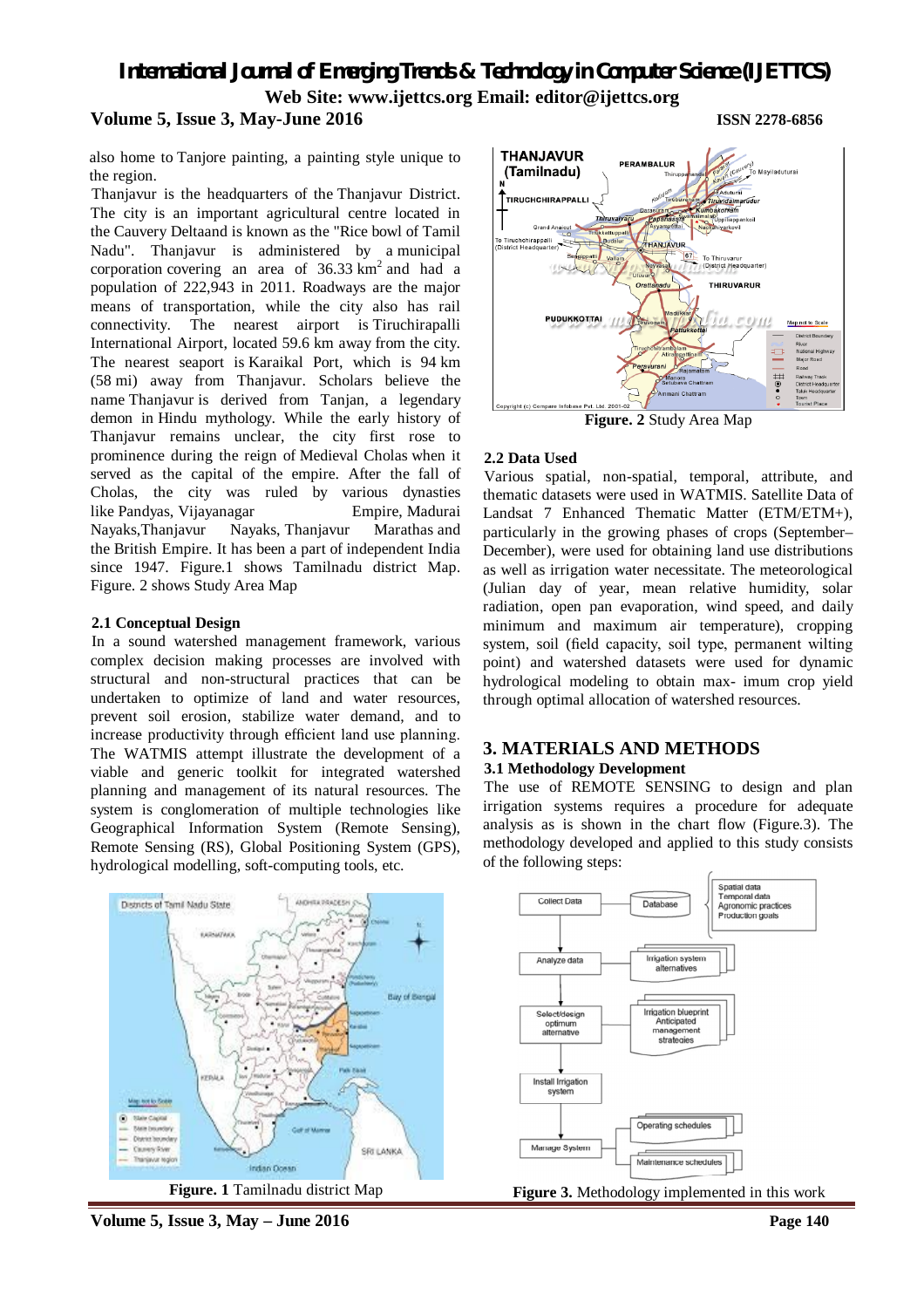## **Volume 5, Issue 3, May-June 2016 ISSN 2278-6856**

Coordinates of each sampling point for the different information, as well as to develop the thematic layers for each parameter must be obtained.

### **3.2 Analysis**

On the basis of the data, the spatial distribution for each parameter, considering the most restrictive areas and their weight in the total study area must be evaluated, for the design and management of the irrigation systems and the pipe distribution network. A thematic layer with the established irrigation system is incorporated.

The design system is done taking into account the procedure given by Holzapfel et al. (1984) for surface irrigation and for pressurized irrigation on the basis of Holzapfel et al. (1990) and Abarca (2002). For the optimal design of surface irrigation the length, time of cutoff and discharge must be considered (Holzapfel et al., 1985a; Walker & Skogerboe, 1987, Holzapfel et al., 2010). The optimal design of pressurized irrigation system takes into account, the selection of emitters (Holzapfel et al., 2007a, b), optimal design of subunits and optimal pipe diameter (Pizarro, 1996; Stuardo, 2006).

## **3.3 Data Collection**

In this step the soil data as texture, water holding capacity, infiltration rate, bulk density; must be collected. In addition, topography, actual plots, constructions, irrigation network, drainage network georeferenced basic information, which requires the dynamic nature permits adaptation of irrigation system management to real-time conditions and even system design modification is permitted.

The use of this tool is also of great use in farm management and planning since it can also help in other activities necessary for the production process, such as crop rotation, changes in farm structures or their location, implementation of new crops with new irrigation systems.

## **3.4 General Farm Information**

Thanjavur is located at 10.8°N 79.15°E The tributaries of river Cauvery, namely, the Grand Anaicut canal (Pudhaaru), Vadavaaru and Vennaaru rivers flow through the city. Thanjavur is situated in the Cauvery delta, at a distance of 314 km (195 mi) south-west of Chennai and 56 km (35 mi) east of Tiruchirappalli. While the plains immediately adjoining the Cauvery river have been under cultivation from time immemorial, most of Thanjavur city and the surrounding areas lie in the "New Delta" – a dry, barren upland tract which has been brought under irrigation during the early 19th century. The farm is located near the town which is 5 kms on the way to Kumbakonam.

## **3.5 Topographic Map**

An existing topographic map (scale 1: 5000), with 0.5 m equidistance contour level curves is available. The map

includes cultivated plots, internal roads, construction, drains and water sources. This map was digitalized, forming an independent thematic layer.

### **3.6 Farm Georeferencing**

Using the previously described topographic map, characteristic points on the farm were selected for georeferencing using a GPS model GARMIN 12. These points were site vertexes, constructions, plot borders and other structures. Georeferencing was performed at several key points, at three different times and with three replications. This was done to minimize distortion errors and ensure good map adjustment in the northern sector, where the dominant slope goes from east to west with a mean value of 0.73%. In the southern sector, the slope value is 1.12% in the same direction.

### **3.7 Site-Specific Field Configuration**

The spatial variability of agricultural fields has been widely addressed in precision agriculture however, optimizing field configurations for site-specific management in each field remains a difficult task. The spatial variation of the study site was examined in this paper so that a minimum number of in-field sensor systems could be placed with optimal impact for characterizing the scope of the field information. In this case, the optimal distribution of the in-field sensing stations was determined on the basis of the spatial soil variability. Soil properties such as a water-holding capacity can have a major impact on crop yield. Apparent soil electrical conductivity (ECa) was used to map the field for its variability, primarily as an indicator of waterholding capacity as well as salinity. ECa mapping has been widely used as one way to characterize variability of agricultural fields. The ECa is a measure of the amount of salt in soil, which is directly related to the water-holding capacity, and other soil properties such as the percentage of sand, clay, and organic matter.

## **3.8 In-Field Sensing Stations**

The system components of the in-field sensing stations and weather station contained three main parts: data logging, wireless data communication, and power management. A data logger measured field sensors and was self-powered by a solar panel (SX5, Solarex, Sacramento, CA) that recharged a sealed lead acid 12-V battery (NP7-12, Yuasa Battery Inc., Laureldale, PA) through a voltage regulator (SunSaver-6, Morning star Corporation, Washington Crossing, PA). The sensory data were transmitted via a Bluetooth radio transmitter that is later described in detail.

- Data Logging
- Wireless Data Communication
- PowerManagement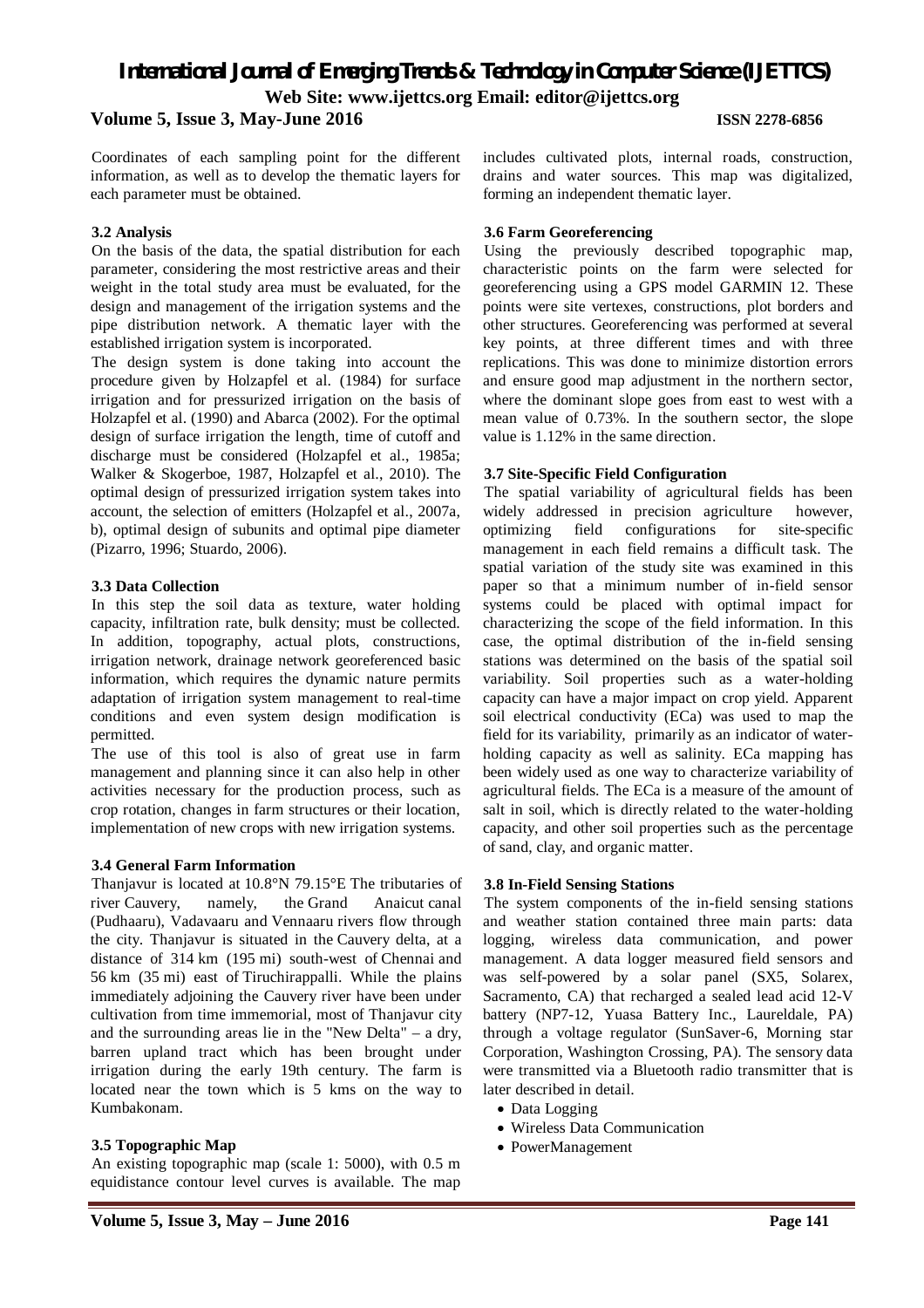## **3.8.1 Data Logging**

Field data were logged by a data logger (CR10, Campbell Scientific Inc., Logan, UT) for five in-field sensing stations and one weather station. A peripheral interface was implemented with a nine-pin D-type connector that was converted to a serial communication through an optically isolated RS-232 interface adapter (SC32B, Campbell Scientific Inc.). All six data loggers used in this paper were programmed to read data at the same time and configured at 10 s for scanning and 15 min for the data storage and download. Two water content reflectometers (CS616, Campbell Scientific Inc.) were horizontally installed at 30- and 60-cm soil depth to measure the volumetric water content of soil. Soil temperature is a useful information to determine how temperature affects the soil water-holding capacity. A temperature probe (107, Campbell Scientific Inc.) measured soil temperature at the 30-cm depth and was also used for air-temperature measurement at the 60-cm height with a solar radiation shield. A humidity probe (HMP35C, Vaisala, Helsinki, Finland) was mounted with a solar radiation shield to measure relative humidity. A pyranometer (LI200X, Licor, Lincoln, NE) was horizontally leveled and provided measures of solar radiation as total flux and flux density.

### **3.8.2 Wireless Data Communication**

Most wireless communications follow standard protocols such as the IEEE 802.11, Bluetooth, or Zigbee, which all use spread spectrum radio technology. Spectrum bands of 902–928 MHz, 2.4–2.48 GHz, and 5.7–5.85 GHz have been allocated for license-free spread spectrum devices [16]. The type of wireless standard in this paper was determined by the major factors of distance, data rate, compatibility, and cost. For the application in this paper, the field was located 700 m from the base station, and the data transfer rate required less than 1 kB per cycle in both transmitting and receiving due to a short text string of sensory data. Accommodating existing data loggers and sensors required plug-and-play compatibility to serial devices with cost-effective wireless communication modules. Based on allthe requirements for our application, a Bluetooth module was selected for the wireless data communication from the in-field sensing stations to a base station. Bluetooth is an international standard of shortrange wireless communications. The key features of Bluetooth technology are robustness, low power, and low cost. The Bluetooth radio transmission uses a slotted protocol with a Frequency Hopping Spread Spectrum technique in the globally available unlicensed 2.4-GHz Industrial, Scientific, and Medical band. Each device is identified by a globally unique 48-bit address derived from the IEEE 802 standard. Bluetooth's 2.4-GHz hopping frequency system minimizes RF interference from sources such as a WLAN and maximizes user experience. Communication between Bluetooth devices follows a strict master–slave scheme, which is known as a piconet, in which the master defines the timing and the hopping patterns. A master device can simultaneously communicate with up to seven slave devices within a single piconet, and each device can also simultaneously belong to several piconets

### **3.8.3 Power management**

The efficient use of power is critical for a long-term operational system. Wireless sensor nodes are mostly powered by batteries and require efficient power management for both data scanning from sensors and for wireless data communication. Communication protocol is more helpful in reducing power consumption than in hardware optimization. Power consumption was estimated based on two modes standby mode that draws power to maintain signal connection and active mode that draws more power to execute signal transmission. Based on a data logger that is running at a scanning interval of 10 s and Bluetooth radio transmission at a downloading interval of 15 min, daily total power consumption was 23.8 Wh. The total power supply from a battery and solar panel was 84 and 20 Wh, respectively. This indicates that the proposed power system will operate for 3.5 days if there is no sunlight. In fact, power dissipation was often observed due to rainy or cloudy days in our experiment during the first stage. When the Bluetooth device lost power slowly and the supply voltage dropped below 5 V, the communication link did not re-establish even after the battery was fully charged by solar radiation. This was caused by a manufacture's hardware design limitation. The power system was redesigned by modifying Bluetooth power management, since the majority of power consumption was used by the Bluetooth standby mode.

## **3.9 Irrigation Control Station**

The wireless variable rate irrigation control and monitoring was implemented on 3.6-ha experimental plots that were laid out in 14 strips in the direction of travel. Each strip was planted with either sugar beet or malting barley, which alternated from year to year. There are a total of 56 plots with the individual plot being 15 m wide and 24 m long, including buffers. Each strip was divided into four plots with two plots being irrigated with midelevation spray application (MESA) and two with low energy precision application (LEPA) that are blocked by replication It had six towers including the "cart" on one end, on which an industrial diesel engine was mounted and coupled to a water supply pump and an electrical generator (480 V, threephase) to provide power for the tower motors and cart motors. A buried wire alignment system was used with the antennas located in the middle of the machine. The water supply for the linear-move machine was a screened floating pump intake in a level ditch. Nominal operating pressure was about 250 kPa. Two double direction boom backs were installed at each of the towers. Spans were 49 m in length except for the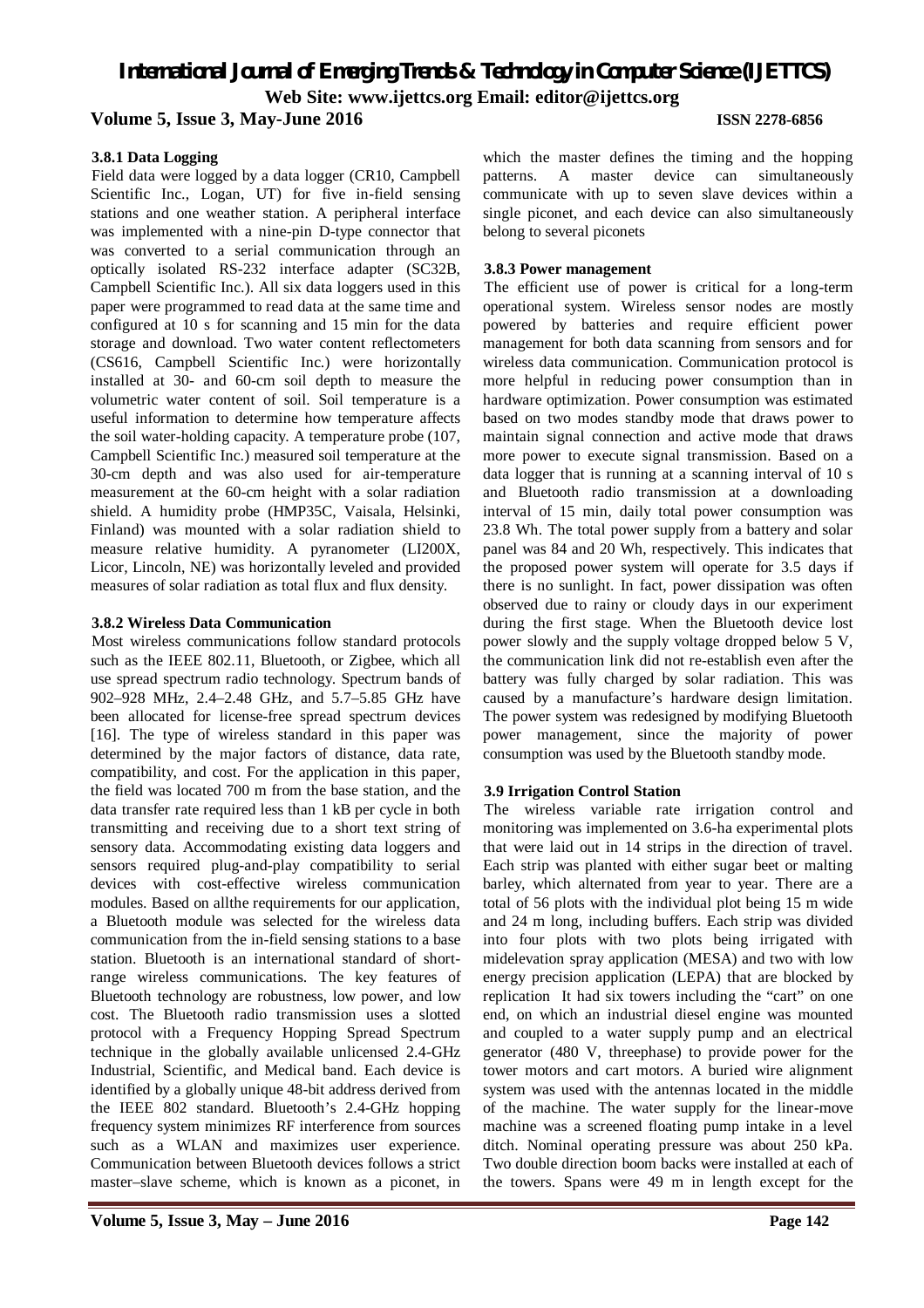center span with the guidance system that was a 47-m span.

## **4. DETERMINATION OF PHYSICAL CHARACTERISTICS OF THE SOIL**

For irrigation design and management purposes the following soil information is required: texture, bulk density and water holding capacity. To obtain these soil data, initially ten one meter soil test pits (profiles) were distributed following three transects, to assure good representation of the area. Given Remote Sensing's dynamic characteristic, a new soil characteristic sampled with additional test profiles were incorporated according to the field digital model data results for each of the parameters were analyzed. Simultaneously, these test profile were georeferenced in their spatial location in the map, including soil texture, water holding capacity and depth. In addition, close to the soil test profiles water infiltration rate were determined with double ring cylinder infiltrometer.

### **4.1 Texture**

To digitalize a soil texture information a numeric code was used as shown in Table 1.

**Table 1.** Values of the different soil textures according to the international classification system

| <b>Texture</b>  | Code           |
|-----------------|----------------|
| Heavy Clay      | 11             |
| Clay            | 10             |
| Silty Clay      | 9              |
| Clay Loam       | 8              |
| Silty Clay Loam |                |
| Silty Loam      | 6              |
| Sandy Clay      | 5              |
| Loam            | 4              |
| Sandy Clay Loam | 3              |
| Sandy Loam      | $\overline{c}$ |
| Sand            |                |

Based on the proposed classification and the textural information from the test pits, thematic maps were constructed for each soil strata, which were differentiated by texture. Figure 3 presents the thematic layer for the first soil strata because this stratum is the most important for crop development.



**Figure 4** Thematic maps of farm

In general, from the texture thematic level, with a range between 7 and 10, it can be established that the soil is principally clayey (silty clay, clay loam and low density clay). This layer corresponds to the first soil profile strata analyzed. The origin of the studied soil is volcanic ash and it presents the characteristics of the Arrayán series (Molina, 1966). This type of soil generally presents high retention capacity and high infiltration velocity in the first few minutes.



**Figure 5** Thematic Maps Of Farm,Topography

### **4.2 Soil Water Retention**

Soil water retention capacity is very important for irrigation system design and planning due to its relation with irrigation frequency and application times. The spatial distribution of this parameter is shown in Figure 4.It can be deduced that a large part of the farm has soil with high water retention up to 1 m depth with values that fluctuate between 12 cm m-1 occupying a surface of 16.4% of the farm, 33.7% present a value of 18 cm m-1, reaching 22 cm m-1 at certain points, although in only 0.2% of the farm area. These values are within the range cited by Molina (1966) for this type of soil. Additionally, it is important to establish that there is no great spatial variability in the water retention capacity of soil. Water retention capacity is affected not only by the soil texture but by other factors, such as organic matter content, structure, compaction, which act in complex ways. When the infiltration and the water retention thematic maps are analyzed, it can be established that the sectors with greater retention capacity are those with the lowest infiltration.

This result can be attributed to the smaller soil particle size in these sectors, retaining a greater quantity of water and impeding infiltration of water in the soil profile. When these thematic maps are compared with the texture thematic map, it can be observed that there is a certain concordance with the clayey sectors. Analysis of this thematic map provides the information to determine irrigation frequency for the design, tasking in to consideration factors such as the percentage of surface area under a determined water retention level. Additionally, different types of operation and management canbe identified for sectors that present characteristics different from those established for the design.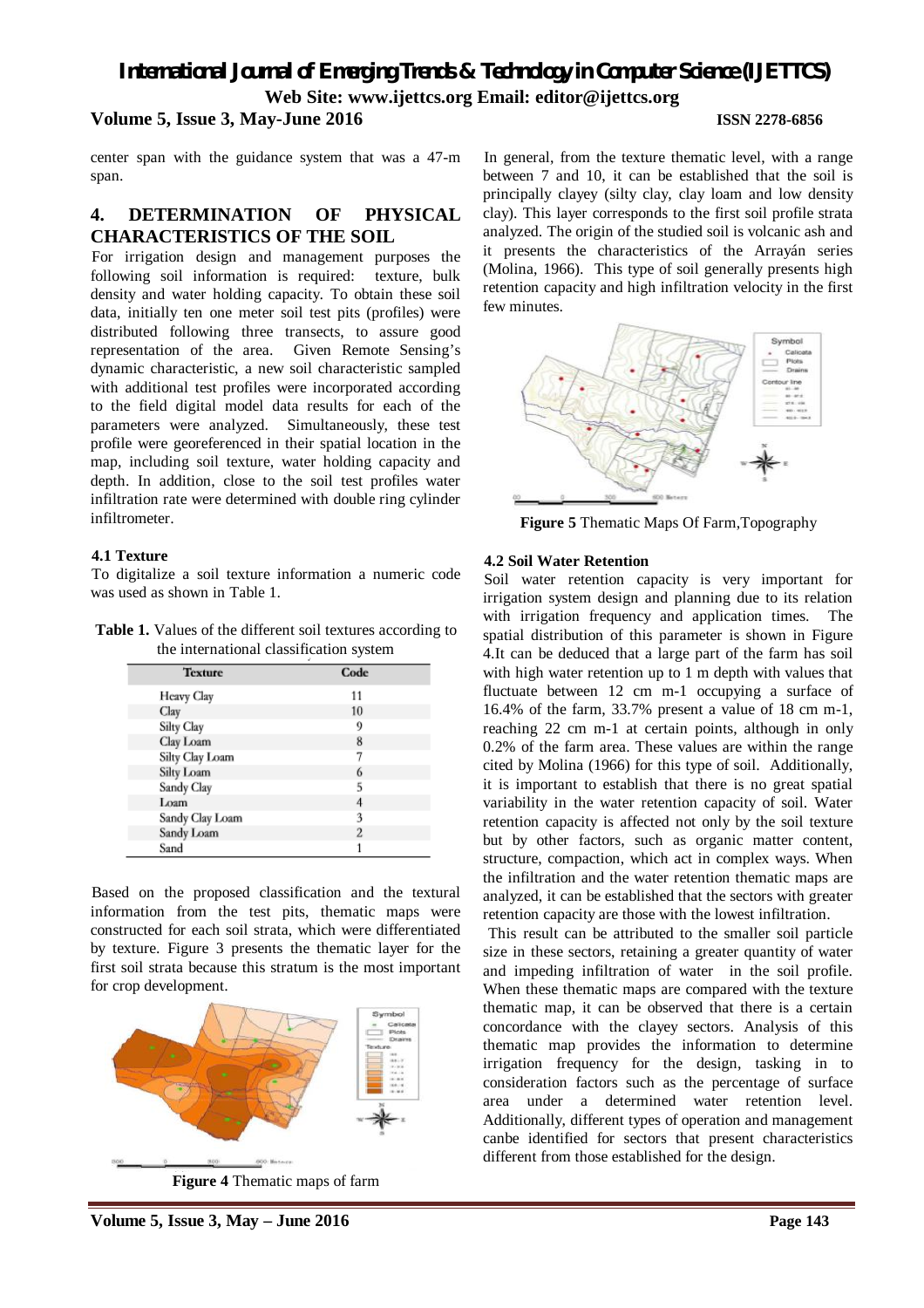## **Volume 5, Issue 3, May-June 2016 ISSN 2278-6856**

## **4.3 Infiltration Rate**

Furthermore, the points used to determine the infiltration rate of water in soil, are the same as for the previously described profiles, and consequently other soil information could be related with this parameter. The infiltration rate curves obtained in each point indicate a similar tendency, decreasing abruptly in the first 30 min, characteristic that is generally presented in sandy soils and which is quite normal in this type of soils, derived from volcanic ash (Holzapfel et al., 1985b). In general, the infiltration rate was observed to stabilize at 120 min in most of the performed tests. However, it is important to consider that the soil infiltration rate did not greatly vary and that the values of 120 min are within the range of 0.03 and 0.08 cm min-1. In Figure 5 the soil infiltration rate thematic map corresponds to an infiltration time of 120 min. Other maps for different infiltration times can be incorporated if necessary, depending on the irrigation systems that can be feasibly implemented in the study area.



**Figure 6** Thematic maps of infiltration rate

The infiltration rate of water in soil is a very important parameter for irrigation design and operation and is highly relevant in irrigation planning of a farm. Infiltration velocity has direct influence on the selection of pressurized irrigation emitters as well as on the operation of irrigation sectors since this should be performed in differentiated form depending on eache points infiltration value. In the case of surface irrigation, this will affect the design variables such as furrow length, irrigation time, and discharge. The results indicate that there is little variability in infiltration rate, which can be attributed to the lack of soil variability presented in the thematic mapof texture. The infiltration values to be considered should be in accordance with the irrigation methods to be implemented, associated to problems that could result, such as water buildup, surface runoff, or poor water storage for the crop or plant.

## **4.4 Irrigation Methods**

The operation, design, and selection of irrigation methods require a variety of information, where the previously described Remote Sensing thematic maps provide a global vision of the design information. Another important factor is the crop type, which can continuously vary if these are annual crops. In the case study, sugar beet has been

considered, however, blueberry orchard was selected as the fruit due to its future projection and establishment conditions in the area. The topography of the area presents certain limitations for the implementation of surface irrigation considering the soil characteristics. The slope in the middle sector of farm is 0.67 % in the eastwest direction. However, from an irrigation planning perspective, this is an area with quite irregular topography since it has a very abrupt slope in the north-south direction, which creates certain limitations for surface irrigation.

## **5.CASE STUDY**

Based on the information collected, basic feasible irrigation method selection criteria were established. Additionally, as the study advanced, decisions were continuously made, assuring a dynamic process.

## **5.1 Drip Irrigation For Small Fruit**

Drip irrigation is a method that eliminates conduction losses and minimizes evaporation and percolation losses as well as controls the pattern with which water is distributed in the soil. Under adequate design, operation, and management conditions, it generates an environment with optimal physical, chemical and biological characteristics in the root area as required to achieve a production of greater quantity and quality. From an engineering and agronomic perspective, the fundamental objective of drip irrigation system design is to maintain water content in the soil, close to the field capacity in the root area for plants with high water extraction. The distribution and level of soil water should be such that the relation between the water-soil-plant factors optimizes water use and plant production performance.

## **5.2 Design Information**

Since drip irrigation is a high frequency system, the existing water deficit and height differences between the water source and distribution points need to be defined to assure the correct pump capacity.As in the earlier cases, drip irrigation system design also requires analysis of the thematic maps of topography, infiltration rate, soil water storage capacity and soil texture, considered in the order of decreasing importance.

Infiltration rate, even though it is less relevant in drip irrigation than in sprinkler irrigation, is used to determine the emitter discharge to avoid water accumulation or surface runoff. Additionally, soil water storage capacity and soil texture can be used as management tools since water application can be more or less frequent depending on soil type of each sector. For example, if a sector has the high retention capacity and clayey soil, then more water should be applied at a lower frequency (every two days), producing better aeration in the rooting depth. The soil water storage capacity and the rate of infiltration in the design process will be 12 cm  $m^{-1}$ , and 0.03 cm  $min^{-1}$ ,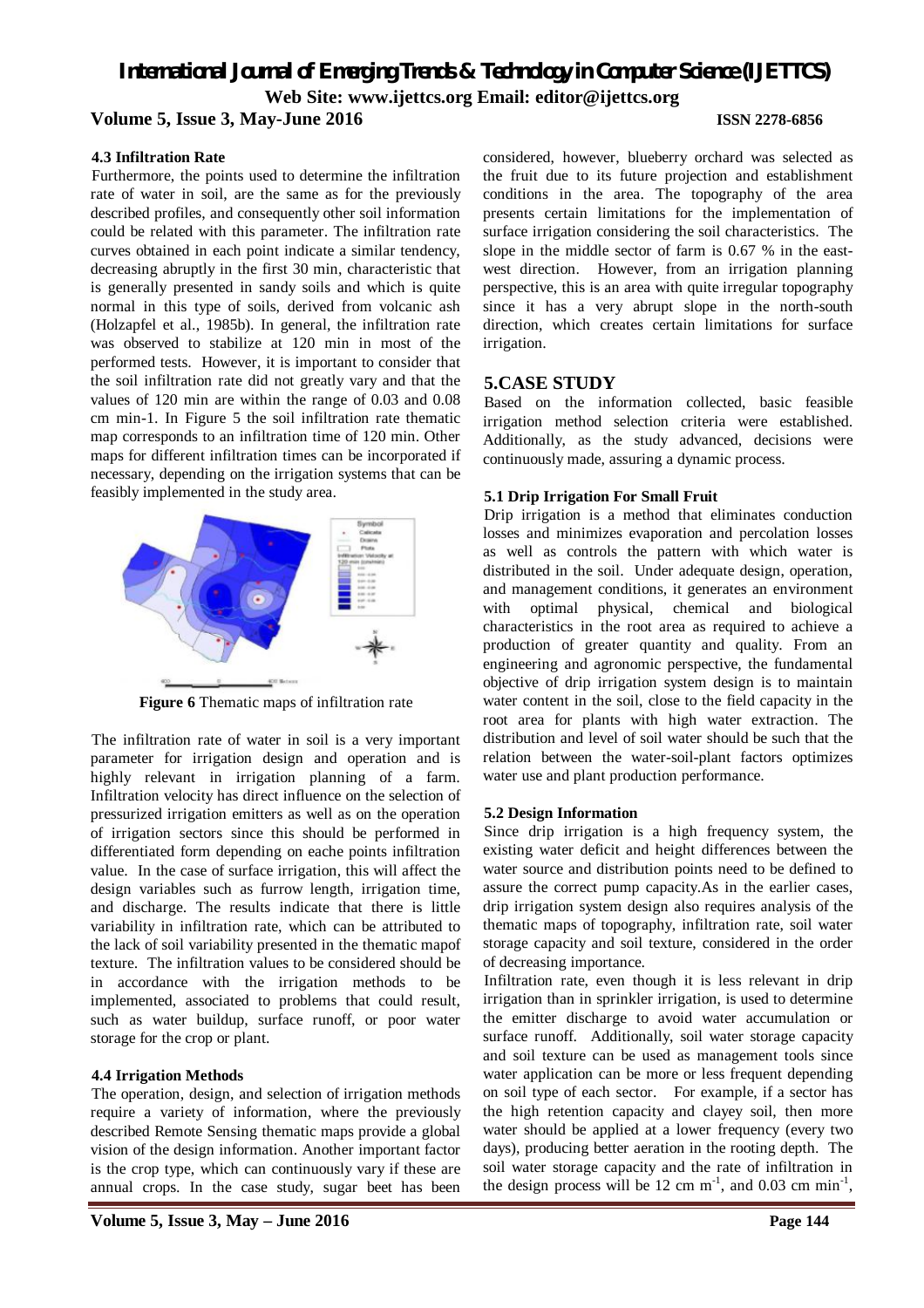## **Volume 5, Issue 3, May-June 2016 ISSN 2278-6856**

respectively. To locate the drip irrigation sub-units, site sectors with the best conditions for blueberry development were selected. Additionally, the dimension of the sub-units was defined considering a plantation plot of 3 x 1 m under daily irrigation conditions. For the studied plot, 20 subunits of 2.8 ha were established according to the thematic map characteristics, selecting their optimal location. Simultaneously, two subunits were irrigated for a period of 1.6 hours, for a total irrigated surface area of 56 ha.

### **5.3 Farm Irrigation Planning**

Farm irrigation planning considers the establishment of irrigation methods, water distribution, a control center, irrigated area, crop distribution, water demand and irrigation frequency. Planning can be influenced by diverse factors, such as: water availability, crop.

**Table 2.** Drip Irrigation Data For Design Of Irrigation **Systems** 

| <b>Item</b>                                          | Unit                 | Magnitude    |
|------------------------------------------------------|----------------------|--------------|
| Irrigation Frequency                                 | Day                  | 1            |
| Plant spacing                                        | m                    | $3 \times 1$ |
| ETa                                                  | mm day <sup>-1</sup> | 6.05         |
| Volume of waterplant <sup>-1</sup> day <sup>-1</sup> | L                    | 19,1         |
| No. of emittersplant <sup>-1</sup>                   | Units                | 2            |
| Emitter discharge                                    | $L \, hr^{-1}$       | 4            |
| Drip pressure                                        | mca                  | 12           |
| Irrigation hours per set                             | hr                   | 2.38         |
| Irrigation hours available daily                     | hr                   | 24           |
| Water availability                                   | $Ls-1$               | 42.          |
| System capacity                                      | $Ls-1$               | 42           |
| No. of plants per set                                | plants               | 18,900       |
| Area simultaneously irrigated                        | m2                   | 56,000       |
| No. of set per day                                   | units                | 10           |
| Maximum irrigated area                               | ha                   | 56           |
| Pump                                                 | HP                   | 30           |

Climate and physical characteristics of the soil. The objective of planning is to achieve greater efficacy in water management, which means in practice water savings without diminished crop performance (Holzapfel et al., 2009). Planning for the Crisoles Farm began with the identification of the feasible irrigation methods by studying the topographic conditions, water availability and crop requirements. Since water availability is restricted and the topography of farm is irregular, the use of the available water resources needs to be maximized by reducing the losses by surface runoff and consequently pressurized irrigation is required. Specifically, this study considers three possibilities: aspersion irrigation by a central pivot, sprinkler irrigation and drip irrigation.

In the case of sprinkler irrigation, the maximum irrigation frequency was considered important in planning. Irrigation frequency is related with the crop water requirement and the water retention capacity of the soil and in the case study was calculated at 10 days. For

localized irrigation, a daily irrigation frequency was considered given soil characteristics and crop demand. Another important factor is flexibility in management of irrigation frequency and times, considering the specific site characteristics of each sector. When an irrigation sector has a higher infiltration velocity and good retention capacity, this sector can support a higher application velocity and less frequent irrigation.

The water reservoir and the distribution and water evacuation systems (pipes, canals, and drains) should be considered when planning. This information is easily managed in the map using a Remote Sensing because it can be used to locate structures and evaluate different operational scenarios. Furthermore, a Remote Sensing can rapidly identify structural dimensions. In the case study, the Remote Sensing identified the location of the control center between the two principal drains, a point where water from the two drains and from irrigation overflows can be captured. The pipe distribution system begins at this point.

## **6. CONCLUSION**

A geographic information system (Remote Sensing) is a highly useful tool for farm irrigation design and planning. The information incorporated in the thematic maps establish a dynamic system useful for farm irrigation system management. Soil, crop, and topographic information can be spatially observed and analysed and basic design criteria, such as water application, irrigation frequency, and operation restrictions can be more easily established. Considering design and optimization criteria, with support of Remote Sensing, the feasible irrigation method for the Crisoles Farm was drip irrigation for small fruits. The location of the central control system and water distribution system was determined using the general vision of the farm provided by the Remote Sensing. A general criterion for irrigation system planning and design is to base decisions in tools that help make real-time decisions for site specific conditions. This study also provided extensive details for the wireless communication interface of sensors from in-field sensor stations and for a programmable logic controller from a control station to the computer at a base station.

## **REFERENCE**

- [1] T.Subramani, K.Babu ,A Study On Agricultural Drainage Systems , International Journal of Application or Innovation in Engineering & Management (IJAIEM) , Volume 4, Issue 5, May 2015 , pp. 304-312 , 2015
- [2] T.Subramani, D.John Prabakaran ,Uniformity Studies And Performance Of Sprinkler And Drip Irrigation , International Journal of Application or Innovation in Engineering & Management (IJAIEM) , Volume 4, Issue 5 , pp. 284-293 , 2015
- [3] T.Subramani, P.Malathi ,Drainage And Irrigation Management System For Salem Dist Tamilnadu